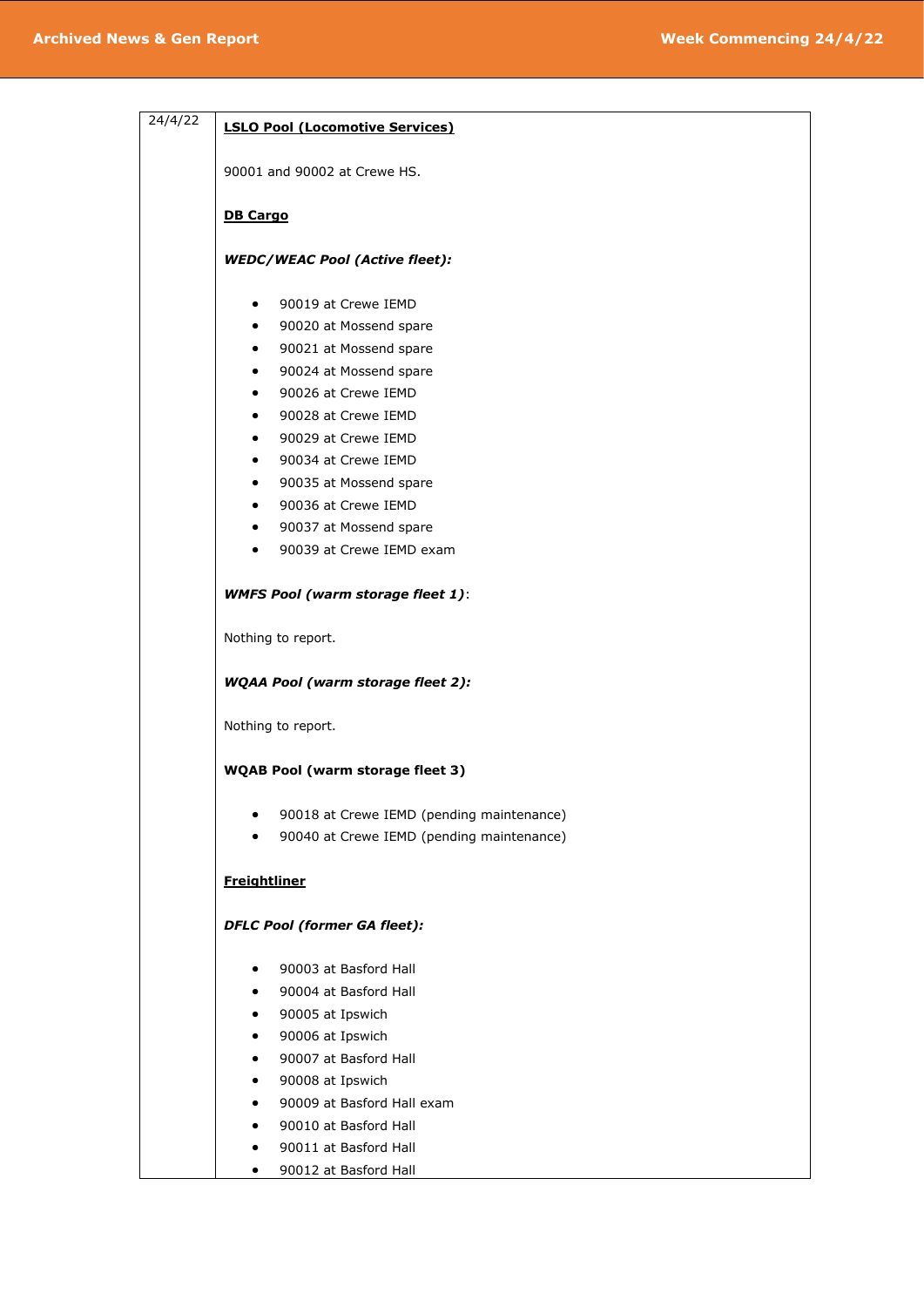|         | 90013 at Basford Hall exam<br>$\bullet$                                              |
|---------|--------------------------------------------------------------------------------------|
|         | 90014 at Mossend                                                                     |
|         | 90015 at Ipswich                                                                     |
|         |                                                                                      |
|         | <b>DFLC Pool (original FL fleet):</b>                                                |
|         | 90016 at Basford Hall<br>$\bullet$                                                   |
|         | 90041 at Mossend<br>$\bullet$                                                        |
|         | 90042 at Mossend<br>$\bullet$                                                        |
|         | 90043 at Basford Hall exam<br>٠                                                      |
|         | 90044 at Basford Hall exam<br>٠                                                      |
|         | 90045 at Ipswich<br>$\bullet$                                                        |
|         | 90046 at Basford Hall exam<br>$\bullet$                                              |
|         | 90047 at Mossend<br>$\bullet$                                                        |
|         | 90048 at Basford Hall exam<br>$\bullet$                                              |
|         | 90049 at Ipswich<br>٠                                                                |
|         |                                                                                      |
|         |                                                                                      |
| 25/4/22 | <b>LSLO Pool (Locomotive Services)</b>                                               |
|         |                                                                                      |
|         | 90001 and 90002 at Crewe HS.                                                         |
|         | <b>DB Cargo</b>                                                                      |
|         |                                                                                      |
|         | Please note that 90021 started working freight trains today for DB Cargo after being |
|         | reinstated to traffic a few weeks earlier.                                           |
|         | <b>WEDC/WEAC Pool (Active fleet):</b>                                                |
|         |                                                                                      |
|         | 90019 at Crewe IEMD<br>٠                                                             |
|         | 90020 worked 4M25 (am), 4S47 (pm)<br>$\bullet$                                       |
|         | 90021 worked 4M25 (am), 4S47 (pm)                                                    |
|         | 90024 transfer Mossend-Grangemouth, then 4D51 (am), 4N30, 4M30 (pm)                  |
|         | 90026 at Crewe IEMD                                                                  |
|         | 90028 at Crewe IEMD                                                                  |
|         | 90029 at Crewe IEMD<br>٠                                                             |
|         | 90034 at Crewe IEMD                                                                  |
|         | 90035 transferred Mossend-Warrington via 6L35 (pm)<br>٠                              |
|         | 90036 at Crewe IEMD                                                                  |
|         | 90037 transfer Mossend-Grangemouth, then 4D51 (am), 4N30, 4M30 (pm)                  |
|         | 90039 at Crewe IEMD<br>$\bullet$                                                     |
|         | <b>WMFS Pool (warm storage fleet 1):</b>                                             |
|         |                                                                                      |
|         | Nothing to report.                                                                   |
|         | <b>WQAA Pool (warm storage fleet 2):</b>                                             |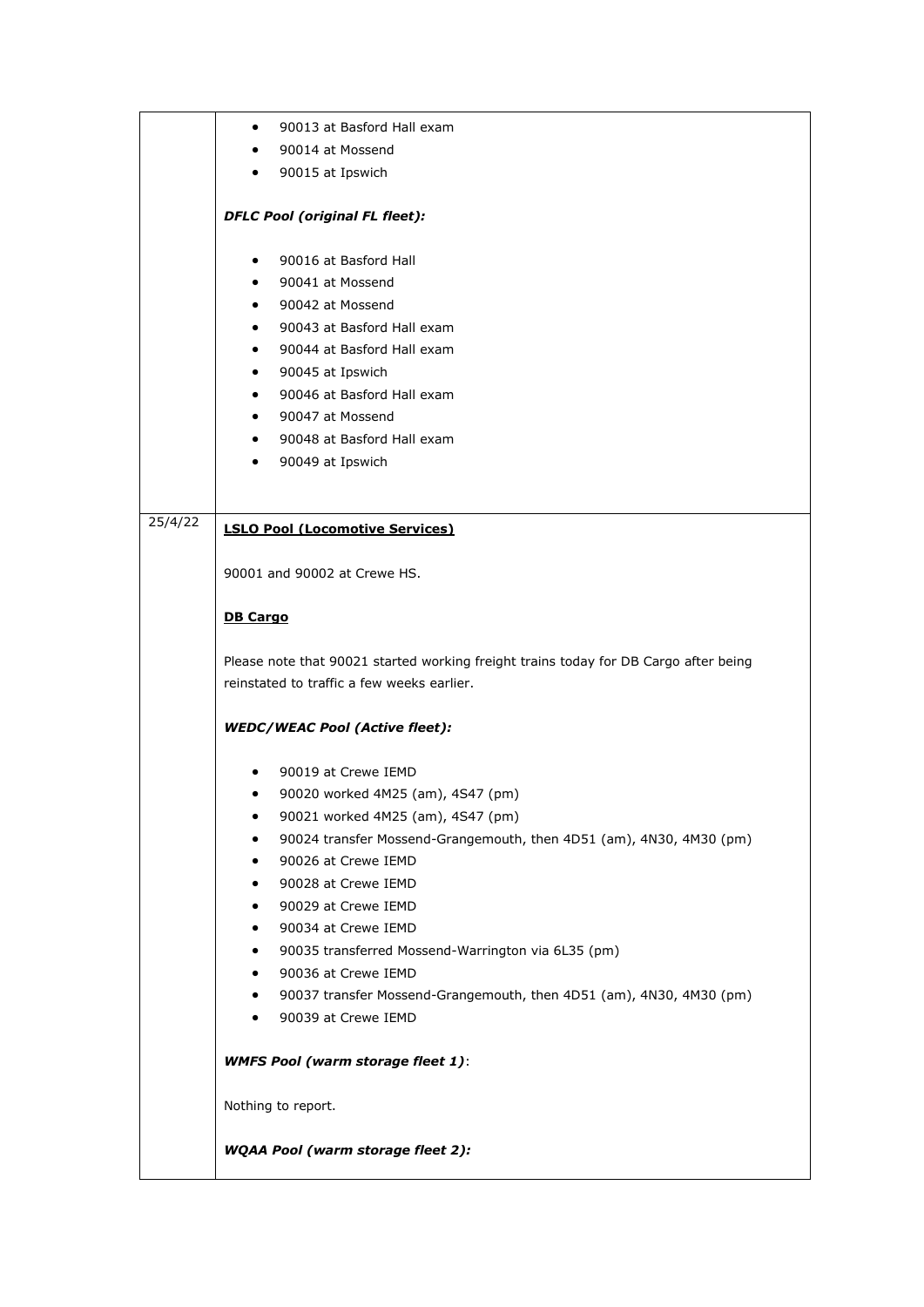|         | Nothing to report.                                                       |
|---------|--------------------------------------------------------------------------|
|         | <b>WQAB Pool (warm storage fleet 3)</b>                                  |
|         | 90018 at Crewe IEMD (pending maintenance)<br>$\bullet$                   |
|         | 90040 at Crewe IEMD (pending maintenance)<br>$\bullet$                   |
|         | <b>Freightliner</b>                                                      |
|         | <b>DFLC Pool (former GA fleet):</b>                                      |
|         | 90003 worked 4S50 (am), 4M11 (pm)<br>$\bullet$                           |
|         | 90004 worked 4S50 (am), 4M11 (pm)<br>$\bullet$                           |
|         | 90005 at Ipswich (am), 4S88 (pm)<br>٠                                    |
|         | 90006 at Ipswich (am), 4M87 (pm)<br>$\bullet$                            |
|         | 90007 worked 4L41, 4M63 (am)<br>٠                                        |
|         | 90008 at Ipswich (am), 4M89 (pm)<br>$\bullet$                            |
|         | 90009 at Basford Hall exam<br>$\bullet$                                  |
|         | 90010 at Basford Hall<br>٠                                               |
|         | 90011 worked 4L41, 4M63 (am)<br>$\bullet$                                |
|         | 90012 worked 0F60 Basford Hall-Garston (am), then 4L60 (pm)<br>٠         |
|         | 90013 at Basford Hall exam<br>$\bullet$                                  |
|         | 90014 worked 4M80 (pm)<br>$\bullet$                                      |
|         | 90015 at Ipswich (am), 4S88 (pm)<br>$\bullet$                            |
|         | <b>DFLC Pool (original FL fleet):</b>                                    |
|         | 90016 worked 0F60 Basford Hall-Garston (am), then 4L60 (pm)<br>$\bullet$ |
|         | 90041 worked 4M80 (pm)<br>$\bullet$                                      |
|         | 90042 worked 4L81 (pm)<br>$\bullet$                                      |
|         | 90043 at Basford Hall exam<br>٠                                          |
|         | 90044 at Basford Hall exam                                               |
|         | 90045 at Ipswich (am), 4M89 (pm)                                         |
|         | 90046 at Basford Hall exam                                               |
|         | 90047 worked 4L81 (pm)<br>٠                                              |
|         | 90048 at Basford Hall exam                                               |
|         | 90049 at Ipswich (am), 4M87 (pm)                                         |
| 26/4/22 | <b>LSLO Pool (Locomotive Services)</b>                                   |
|         |                                                                          |
|         | 90001 and 90002 at Crewe HS.                                             |
|         | <b>DB Cargo</b>                                                          |
|         | <b>WEDC/WEAC Pool (Active fleet):</b>                                    |
|         |                                                                          |
|         | 90019 at Crewe IEMD                                                      |
|         | 90020 worked 4M25 (am), then 4S47 (pm)<br>٠                              |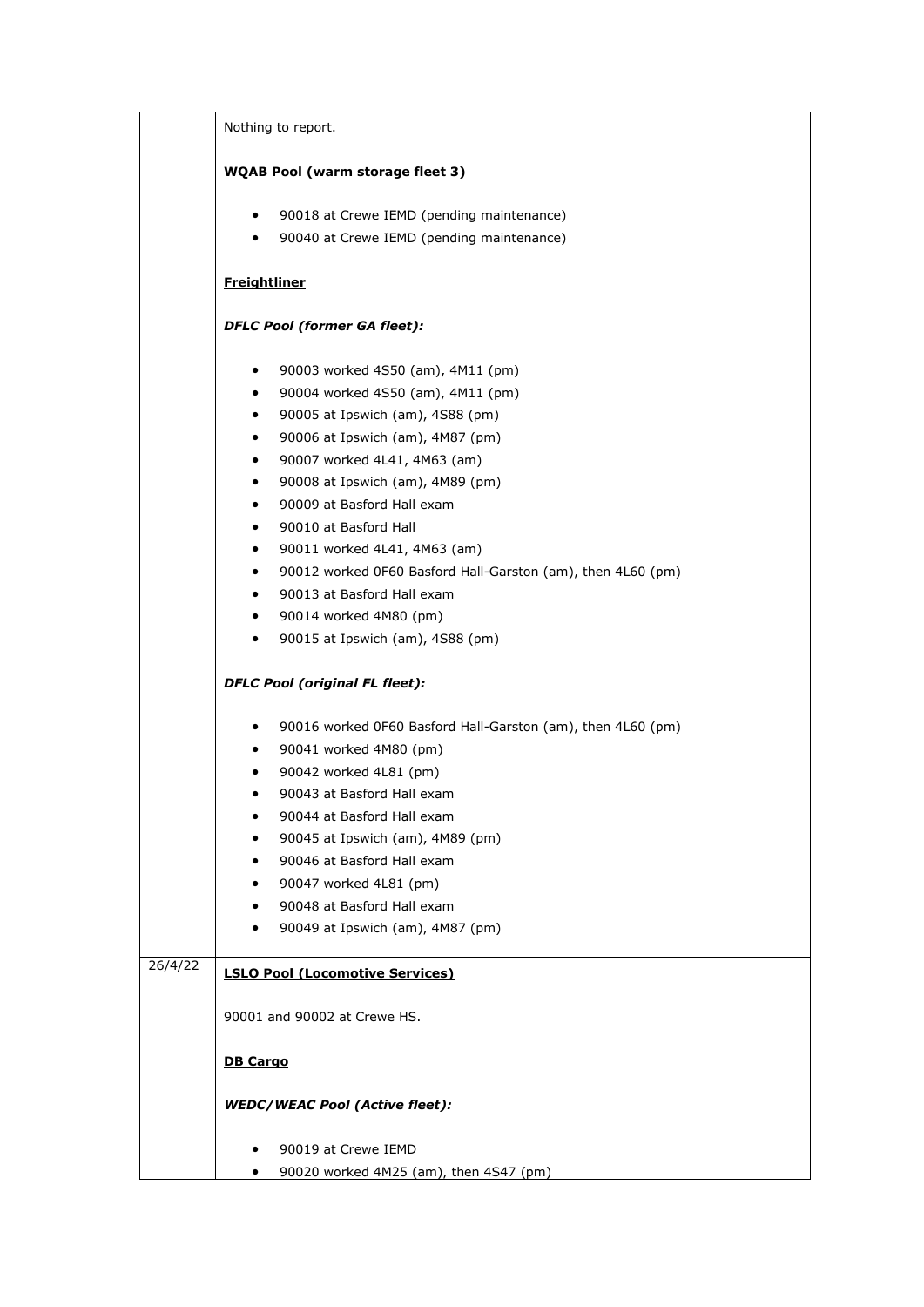| ٠         | 90021 worked 4M25 (am), then 4S47 (pm)                              |
|-----------|---------------------------------------------------------------------|
| ٠         | 90024 worked 4N30 Mossend-Grangemouth, 4M30 (pm)                    |
| ٠         | 90026 at Crewe IEMD                                                 |
| $\bullet$ | 90028 at Crewe IEMD                                                 |
| $\bullet$ | 90029 transfer Mossend-Grangemouth, then 4D51 (am), 4N30, 4M30 (pm) |
| ٠         | 90034 at Crewe IEMD                                                 |
| ٠         | 90035 at Warrington pending transfer to Crewe IEMD                  |
| $\bullet$ | 90036 at Crewe IEMD                                                 |
| $\bullet$ | 90037 worked 4N30 Mossend-Grangemouth, 4M30 (pm)                    |
| ٠         | 90039 transfer Mossend-Grangemouth, then 4D51 (am), 4N30, 4M30 (pm) |
|           | <b>WMFS Pool (warm storage fleet 1):</b>                            |
|           | Nothing to report.                                                  |
|           | <b>WQAA Pool (warm storage fleet 2):</b>                            |
|           | Nothing to report.                                                  |
|           | <b>WQAB Pool (warm storage fleet 3)</b>                             |
| $\bullet$ | 90018 at Crewe IEMD (pending maintenance)                           |
|           | 90040 at Crewe IEMD (pending maintenance)                           |
|           | <b>DFLC Pool (former GA fleet):</b>                                 |
| ٠         | 90003 worked 4Sxx (am), no PM workings known (pm)                   |
| $\bullet$ | 90004 worked 4Sxx (am), no PM workings known (pm)                   |
| ٠         | 90005 worked 4Sxx (am), no PM workings known (pm)                   |
|           | 90006 worked 4L91 (am), 4M87 (pm)                                   |
|           |                                                                     |
|           | 90007 worked 4L95, 4M63 (am), no PM workings known (pm)             |
| $\bullet$ | 90008 worked 4L89 (am), no PM workings known (pm)                   |
| $\bullet$ | 90009 at Basford Hall exam                                          |
| $\bullet$ | 90010 at Basford Hall exam                                          |
| ٠         | 90011 worked 4L95, 4M63 (am), no PM workings known (pm)             |
| $\bullet$ | 90012 worked 4M45 (am), 4L60 (pm)                                   |
| $\bullet$ | 90013 at Basford Hall exam                                          |
| $\bullet$ | 90014 worked 4L82 to Ipswich (am), no PM workings known (pm)        |
| $\bullet$ | 90015 worked 4Sxx (am), no PM workings known (pm)                   |
|           | <b>DFLC Pool (original FL fleet):</b>                               |
| ٠         |                                                                     |
|           | 90016 worked 4M45 (am), 4L60 (pm)                                   |
|           | 90041 worked 4L82 to Ipswich (am), no PM workings known (pm)        |
| ٠         | 90042 at Basford Hall exam<br>90043 at Basford Hall exam            |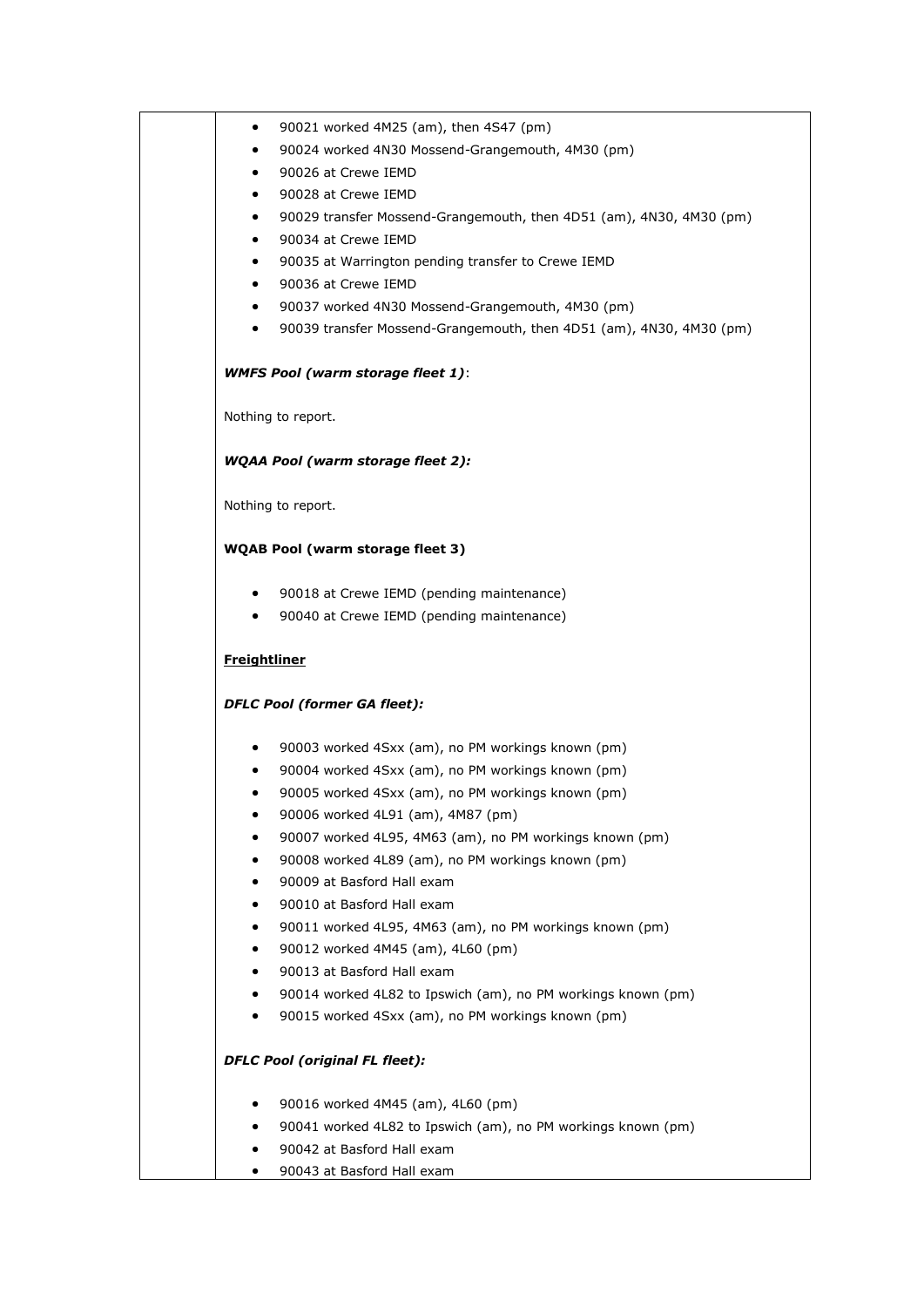|         | 90044 at Basford Hall exam<br>$\bullet$                                         |
|---------|---------------------------------------------------------------------------------|
|         | 90045 worked 4L89 (am), no PM workings known (pm)<br>٠                          |
|         | 90046 at Basford Hall exam<br>$\bullet$                                         |
|         | 90047 worked 4S50 (am), no PM workings known (pm)<br>٠                          |
|         | 90048 at Basford Hall exam<br>$\bullet$                                         |
|         | $\bullet$                                                                       |
|         | 90049 worked 4L91 (am), 4M87 (pm)                                               |
| 27/4/22 |                                                                                 |
|         | <b>LSLO Pool (Locomotive Services)</b>                                          |
|         |                                                                                 |
|         | 90001 and 90002 at Crewe HS.                                                    |
|         |                                                                                 |
|         | <b>DB Cargo</b>                                                                 |
|         |                                                                                 |
|         | <b>WEDC/WEAC Pool (Active fleet):</b>                                           |
|         |                                                                                 |
|         | 90019 at Crewe IEMD<br>$\bullet$                                                |
|         | $\bullet$                                                                       |
|         | 90020 worked 4M25 (am), then 4S47 (pm)                                          |
|         | 90021 worked 4M25 (am), then 4S47 (pm)<br>$\bullet$                             |
|         | 90024 worked 4M30, 0M30 to Rugby (am), 0M31 to Daventry, 4S49 (pm)<br>٠         |
|         | 90026 at Crewe IEMD<br>$\bullet$                                                |
|         | 90028 at Crewe IEMD<br>$\bullet$                                                |
|         | 90029 worked 4D51 Grangemouth-Mossend (am), 4N30, 4M30 (pm)<br>$\bullet$        |
|         | 90034 at Crewe IEMD<br>$\bullet$                                                |
|         | 90035 at Warrington pending transfer to Crewe IEMD reps<br>$\bullet$            |
|         | 90036 at Crewe IEMD<br>$\bullet$                                                |
|         | 90037 worked 4M30, 0M30 to Rugby (am), 0M31 to Daventry, 4S49 (pm)<br>$\bullet$ |
|         |                                                                                 |
|         | 90039 worked 4D51 Grangemouth-Mossend (am), 4N30, 4M30 (pm)<br>$\bullet$        |
|         |                                                                                 |
|         | <b>WMFS Pool (warm storage fleet 1):</b>                                        |
|         |                                                                                 |
|         | Nothing to report.                                                              |
|         |                                                                                 |
|         | <b>WQAA Pool (warm storage fleet 2):</b>                                        |
|         |                                                                                 |
|         | Nothing to report.                                                              |
|         |                                                                                 |
|         | <b>WQAB Pool (warm storage fleet 3)</b>                                         |
|         |                                                                                 |
|         | 90018 at Crewe IEMD (pending maintenance)<br>$\bullet$                          |
|         | 90040 at Crewe IEMD (pending maintenance)<br>$\bullet$                          |
|         |                                                                                 |
|         |                                                                                 |
|         | <b>Freightliner</b>                                                             |
|         |                                                                                 |
|         | <b>DFLC Pool (former GA fleet):</b>                                             |
|         |                                                                                 |
|         | 90003 worked 4S83 (am)<br>$\bullet$                                             |
|         | 90004 worked 4S83 (am)<br>$\bullet$                                             |
|         | 90005 worked 4L95, 4M63 (am)<br>$\bullet$                                       |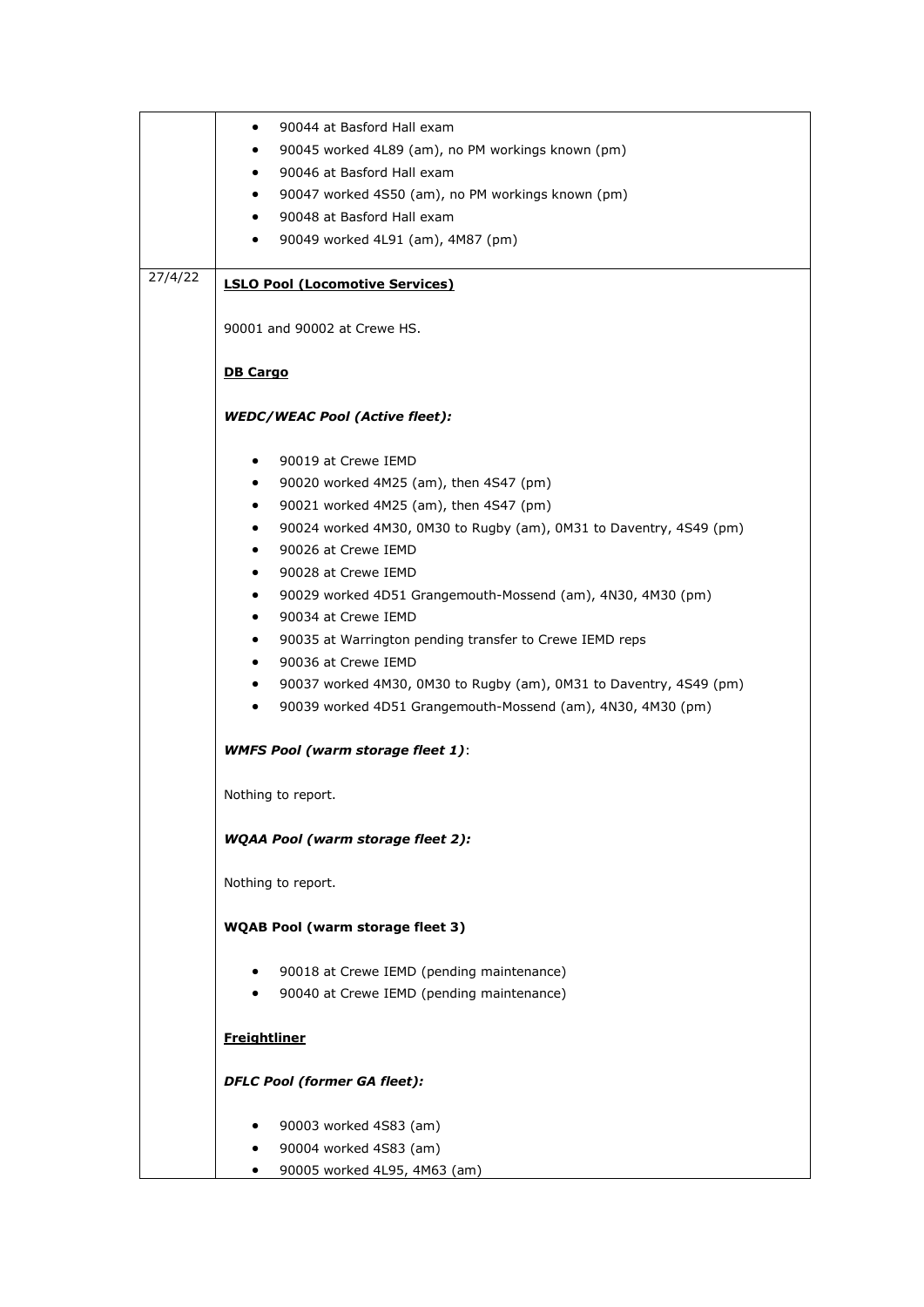|         | 90006 worked 4L91 (am), 4M87 (pm)<br>٠                                          |
|---------|---------------------------------------------------------------------------------|
|         | 90007 worked 4S50 (am), no PM workings known (pm)<br>٠                          |
|         | 90008 worked 4L89 (am), no PM workings known (pm)<br>٠                          |
|         | 90009 at Basford Hall exam<br>٠                                                 |
|         | 90010 at Basford Hall exam<br>$\bullet$                                         |
|         | 90011 worked 4S50 (am), no PM workings known (pm)<br>٠                          |
|         | 90012 worked 4M45 (am), 4L60 (pm)<br>$\bullet$                                  |
|         | 90013 at Basford Hall exam<br>$\bullet$                                         |
|         | 90014 worked 4S88 (am), no PM workings known (pm)<br>٠                          |
|         | 90015 worked 4L95, 4M63 (am), no PM workings known (pm)<br>$\bullet$            |
|         |                                                                                 |
|         | <b>DFLC Pool (original FL fleet):</b>                                           |
|         | 90016 worked 4M45 (am), 4L60 (pm)<br>٠                                          |
|         | 90041 worked 4S88 (am), no PM workings known (pm)<br>$\bullet$                  |
|         | 90042 at Basford Hall exam<br>$\bullet$                                         |
|         |                                                                                 |
|         | 90043 at Ipswich (am), no PM workings known (pm)<br>90044 at Basford Hall exam  |
|         | $\bullet$                                                                       |
|         | 90045 worked 4L89 (am), no PM workings known (pm)<br>٠                          |
|         | 90046 at Basford Hall exam<br>$\bullet$                                         |
|         | 90047 at Ipswich (am), no PM workings known (pm)<br>$\bullet$                   |
|         | 90048 at Basford Hall exam<br>$\bullet$                                         |
|         | 90049 worked 4L91 (am), 4M87 (pm)<br>٠                                          |
| 28/4/22 | <b>LSLO Pool (Locomotive Services)</b>                                          |
|         |                                                                                 |
|         | 90001 and 90002 at Crewe HS.                                                    |
|         |                                                                                 |
|         | <b>DB Cargo</b>                                                                 |
|         |                                                                                 |
|         | <b>WEDC/WEAC Pool (Active fleet):</b>                                           |
|         |                                                                                 |
|         | 90019 at Crewe IEMD                                                             |
|         | 90020 worked 4M25 (am), then 4S47 (pm)<br>٠                                     |
|         | 90021 worked 4M25 (am), then 4S47 (pm)                                          |
|         | 90024 worked 4D51 (am), 4N30, 4M30 (pm)<br>٠                                    |
|         | 90026 at Crewe IEMD exam                                                        |
|         | 90028 at Crewe IEMD exam                                                        |
|         | 90029 worked 4M30. 0M30 to Rugby (am), 0M31 to Daventry, 4S49 (pm)<br>$\bullet$ |
|         | 90034 at Crewe IEMD                                                             |
|         | 90035 at Crewe IEMD exam<br>٠                                                   |
|         | 90036 at Crewe IEMD                                                             |
|         | 90037 worked 4D51 (am), 4N30, 4M30 (pm)                                         |
|         | 90039 worked 4M30, 0M30 to Rugby (am), 0M31 to Daventry, 4S49 (pm)              |
|         |                                                                                 |
|         | <b>WMFS Pool (warm storage fleet 1):</b>                                        |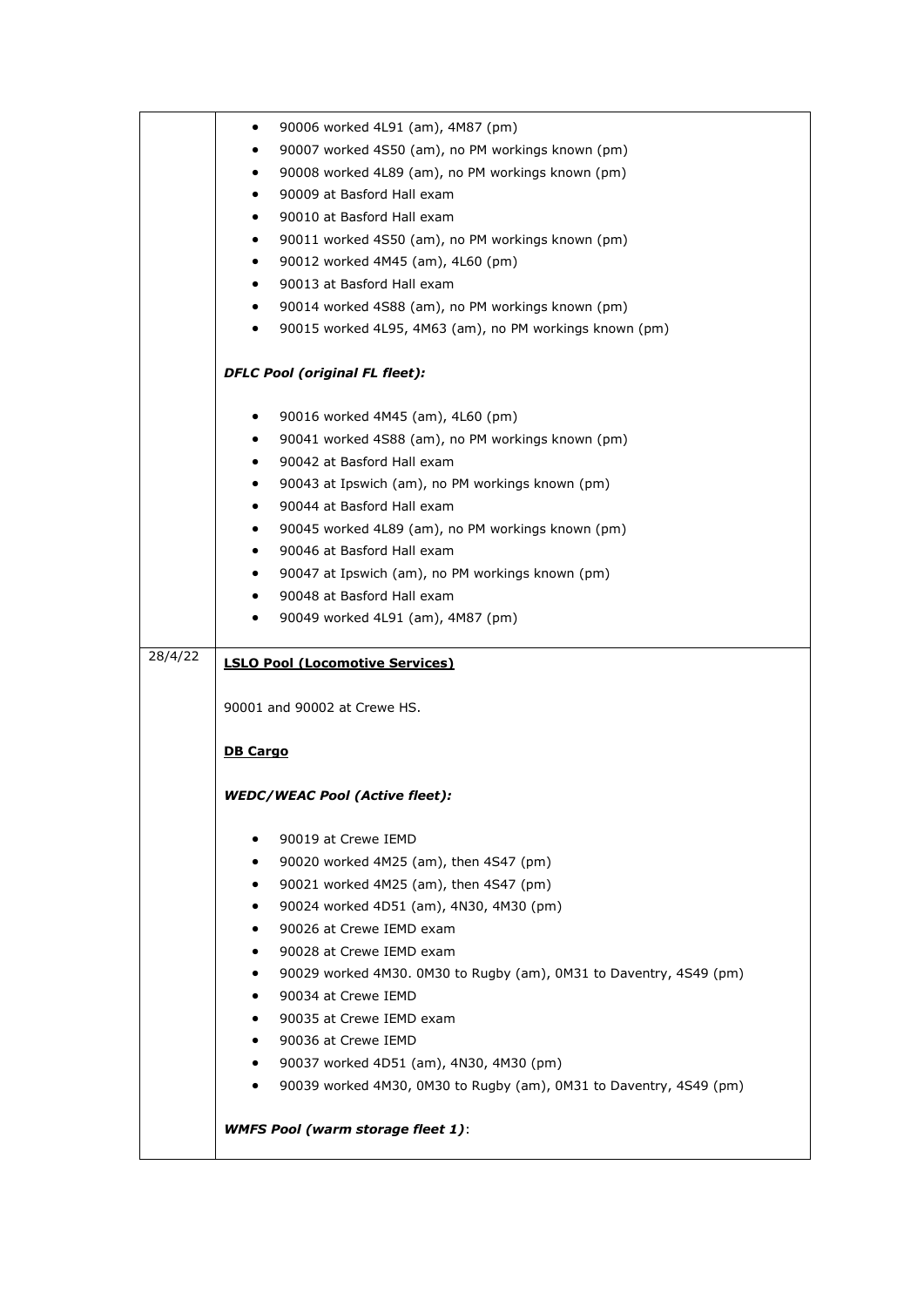|         | Nothing to report.                                                                                                                                                                                                                                                                                                                                                                                                                                                                                                                                                                                                                                                                                                  |
|---------|---------------------------------------------------------------------------------------------------------------------------------------------------------------------------------------------------------------------------------------------------------------------------------------------------------------------------------------------------------------------------------------------------------------------------------------------------------------------------------------------------------------------------------------------------------------------------------------------------------------------------------------------------------------------------------------------------------------------|
|         | <b>WQAA Pool (warm storage fleet 2):</b>                                                                                                                                                                                                                                                                                                                                                                                                                                                                                                                                                                                                                                                                            |
|         | Nothing to report.                                                                                                                                                                                                                                                                                                                                                                                                                                                                                                                                                                                                                                                                                                  |
|         | <b>WQAB Pool (warm storage fleet 3)</b>                                                                                                                                                                                                                                                                                                                                                                                                                                                                                                                                                                                                                                                                             |
|         | 90018 at Crewe IEMD (pending maintenance)<br>٠<br>90040 at Crewe IEMD (pending maintenance)<br>$\bullet$                                                                                                                                                                                                                                                                                                                                                                                                                                                                                                                                                                                                            |
|         | <b>Freightliner</b>                                                                                                                                                                                                                                                                                                                                                                                                                                                                                                                                                                                                                                                                                                 |
|         | <b>DFLC Pool (former GA fleet):</b>                                                                                                                                                                                                                                                                                                                                                                                                                                                                                                                                                                                                                                                                                 |
|         | 90003 worked 4xxx to Ipswich (am), no PM workings known (pm)<br>$\bullet$<br>90004 worked 4xxx to Ipswich (am), no PM workings known (pm)<br>$\bullet$<br>90005 worked 4M45 (am), 4L60 (pm)<br>$\bullet$<br>90006 worked 4L91 (am), 4M87 (pm)<br>٠<br>90007 worked 4Sxx (am), 4L81 (pm)<br>$\bullet$<br>90008 worked 4Sxx (am), 4M11 (pm)<br>$\bullet$<br>90009 at Basford Hall exam<br>$\bullet$<br>90010 at Basford Hall exam<br>$\bullet$<br>90011 at Basford Hall<br>$\bullet$<br>90012 at Basford Hall<br>$\bullet$<br>90013 at Basford Hall exam<br>$\bullet$<br>90014 worked 4xxx to Ipswich, then 4M63 (am)<br>$\bullet$<br>90015 worked 4M45 (am), 4L60 (pm)<br>٠<br><b>DFLC Pool (original FL fleet):</b> |
|         | 90016 at Basford Hall<br>٠<br>90041 worked 4xxx to Ipswich, then 4M63 (am)<br>90042 worked 4Sxx (am), 4L81 (pm)<br>٠<br>90043 worked 4Sxx (am), 4M80 (pm)<br>٠<br>90044 at Basford Hall exam<br>٠<br>90045 worked 4Sxx (am), 4M11 (pm)<br>٠<br>90046 at Basford Hall exam<br>٠<br>90047 worked 4Sxx (am), 4M80 (pm)<br>٠<br>90048 worked 4xxx to Ipswich (am), no PM workings known (pm)<br>٠<br>90049 worked 4L91 (am), 4M87<br>٠                                                                                                                                                                                                                                                                                  |
| 29/4/22 | <b>LSLO Pool (Locomotive Services)</b>                                                                                                                                                                                                                                                                                                                                                                                                                                                                                                                                                                                                                                                                              |
|         | 90001 and 90002 at Crewe HS.                                                                                                                                                                                                                                                                                                                                                                                                                                                                                                                                                                                                                                                                                        |
|         | <b>DB Cargo</b>                                                                                                                                                                                                                                                                                                                                                                                                                                                                                                                                                                                                                                                                                                     |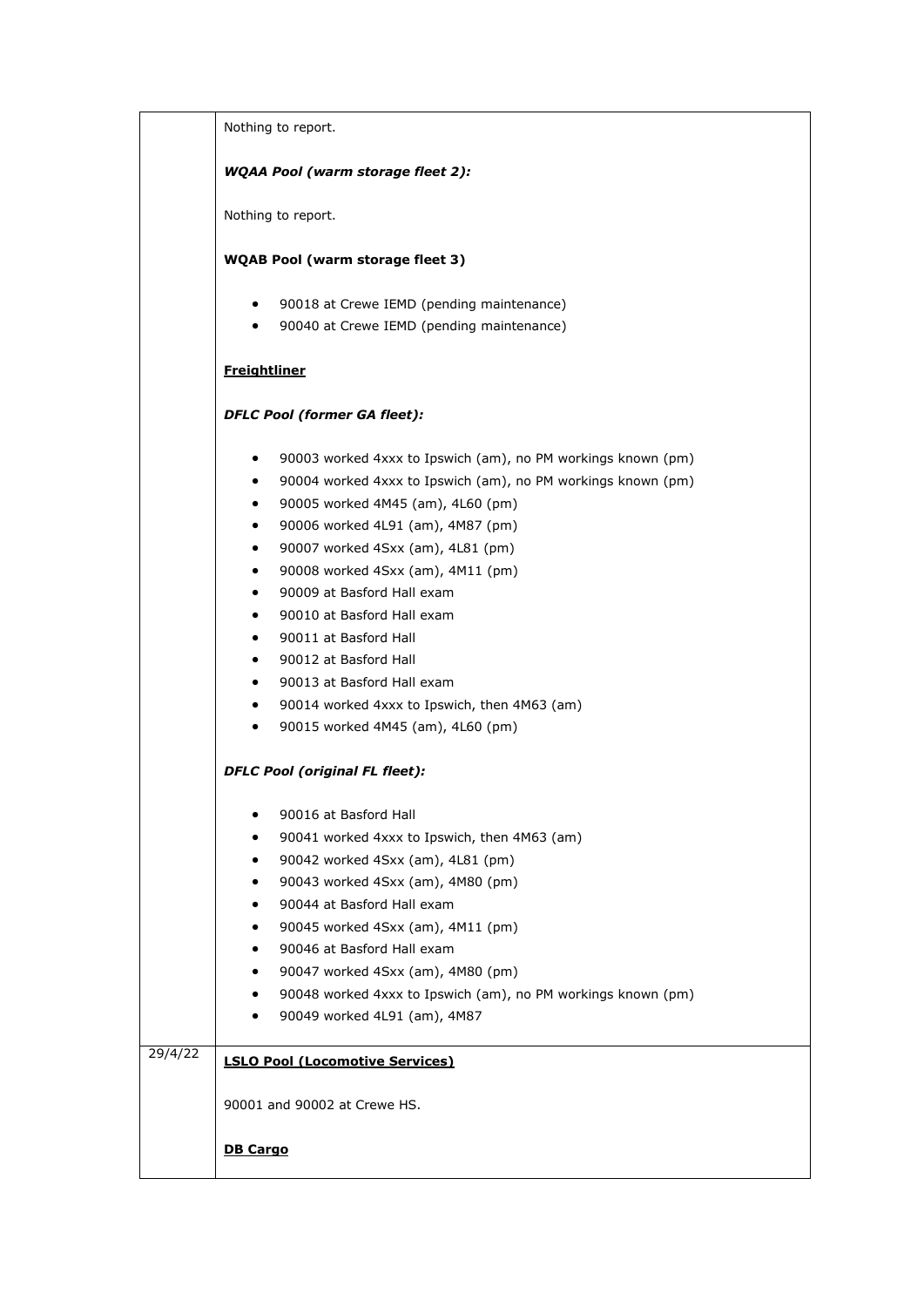### *WEDC/WEAC Pool (Active fleet):*

- 90019 at Crewe IEMD
- 90020 worked 4M25 (am), 4S47 (pm)
- 90021 worked 4M25 (am), 4S47 (pm)
- 90024 worked 4M30, 0M30 to Rugby (am), 0M31 to Daventry, 4S49 (pm)
- 90026 at Crewe IEMD exam
- 90028 worked 0A06, 0K06 Crewe-Wembley-Crewe (pm)
- 90029 worked 4D51 (am), 4N30, 4M30 (pm)
- 90034 at Crewe IEMD
- 90035 at Crewe IEMD exam
- 90036 at Crewe IEMD
- 90037 worked 4M30, 0M30 to Rugby (am), 0M31 to Daventry, 4S49 (pm)
- 90039 worked 4D41 (am), 4N30, 4M30 (pm)

#### *WMFS Pool (warm storage fleet 1)*:

Nothing to report.

#### *WQAA Pool (warm storage fleet 2):*

Nothing to report.

### **WQAB Pool (warm storage fleet 3)**

- 90018 at Crewe IEMD (pending maintenance)
- 90040 at Crewe IEMD (pending maintenance)

#### **Freightliner**

#### *DFLC Pool (former GA fleet):*

- 90003 at Basford Hall
- 90004 worked 4S50 (am), 4M11 (pm)
- 90005 at Basford Hall exam
- 90006 worked 4L91 (am), then 4M87 (pm)
- 90007 worked 4xxx to Ipswich, then 4M63 (am), 4L96 (pm)
- 90008 worked 4Sxx (am), 4M80 (pm)
- 90009 at Basford Hall exam
- 90010 at Basford Hall exam
- 90011 at Basford Hall
- 90012 at Basford Hall (am), 4L96 (pm)
- 90013 at Basford Hall exam
- 90014 worked 4Sxx (am), 4L81 (pm)
- 90015 worked 4L91 (am), then 4M87 (pm)

## *DFLC Pool (original FL fleet):*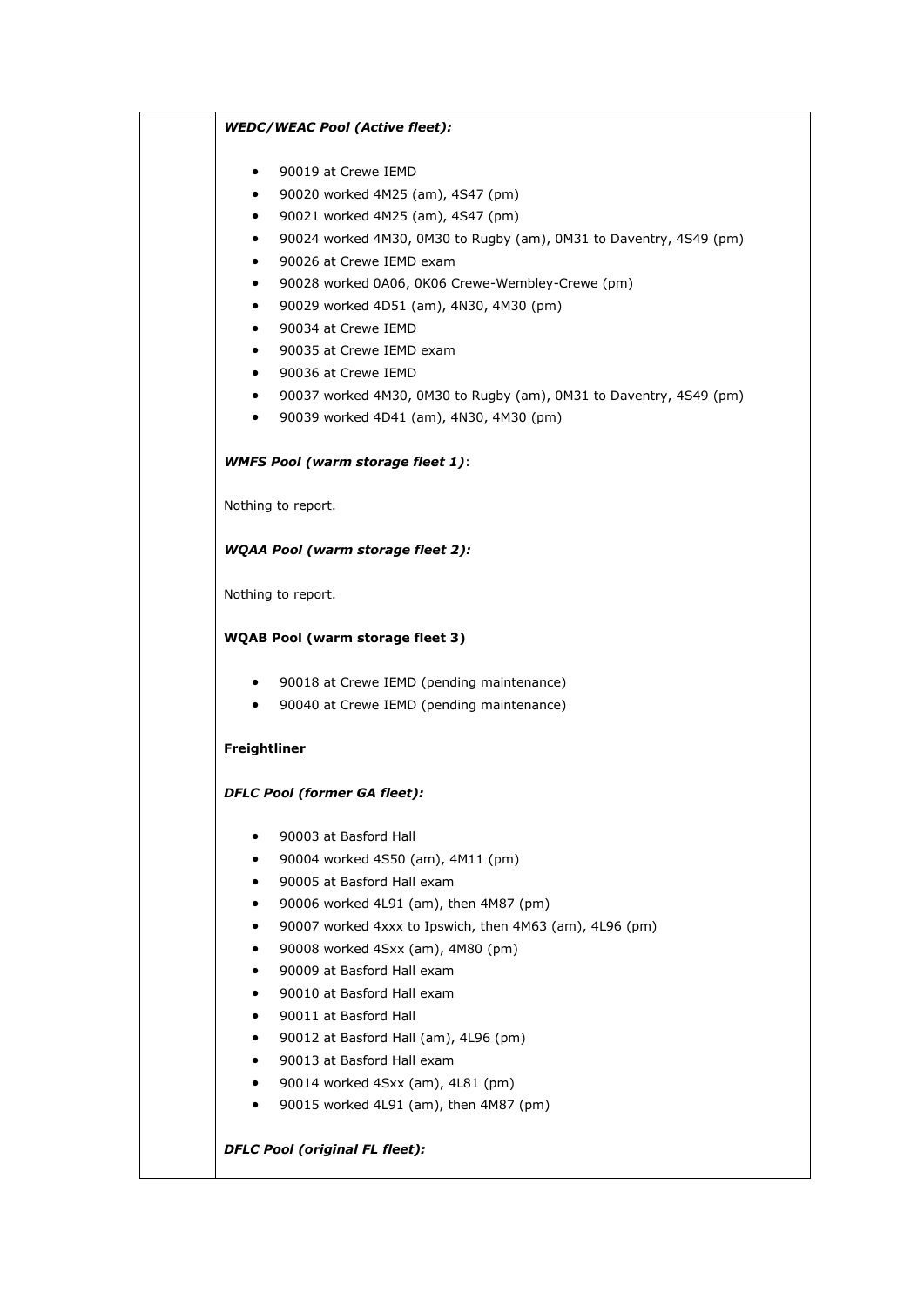|         | 90016 worked 4S50 (am), 4M11 (pm)<br>٠                                                |
|---------|---------------------------------------------------------------------------------------|
|         | 90041 worked 4Sxx (am), 4L81 (pm)<br>٠                                                |
|         | 90042 worked 4xxx to Ipswich, then 4M63 (am)<br>٠                                     |
|         | 90043 worked 4xxx to Ipswich (am), no PM workings known (pm)<br>٠                     |
|         | 90044 at Basford Hall exam                                                            |
|         | 90045 worked 4Sxx (am), 4M80 (pm)<br>$\bullet$                                        |
|         | 90046 at Basford Hall exam<br>٠                                                       |
|         | 90047 worked 4xxx to Ipswich (am), no PM workings known (pm)<br>٠                     |
|         | 90048 worked 4xxx to Ipswich (am), no PM workings known (pm)<br>$\bullet$             |
|         | 90049 worked 4L91 (am), then 4M87 (pm)<br>٠                                           |
|         |                                                                                       |
| 30/4/22 | <b>LSLO Pool (Locomotive Services)</b>                                                |
|         | 90001 and 90002 at Crewe HS.                                                          |
|         | <b>DB Cargo</b>                                                                       |
|         |                                                                                       |
|         | Due to planned engineering work on the WCML, 4M30 and 4S49 were diesel hauled today   |
|         | and diverted via alternative routes.                                                  |
|         | <b>WEDC/WEAC Pool (Active fleet):</b>                                                 |
|         | 90019 at Crewe IEMD<br>$\bullet$                                                      |
|         | 90020 at Mossend<br>$\bullet$                                                         |
|         | 90021 at Mossend<br>٠                                                                 |
|         | 90024 worked 4M30 Grangemouth-Mossend only (am), then spare Mossend (pm)<br>$\bullet$ |
|         | 90026 at Crewe IEMD exam<br>٠                                                         |
|         | 90028 at Crewe IEMD<br>٠                                                              |
|         | 90029 worked 4M30 to Daventry, then transfer to Crewe IEMD (am)<br>٠                  |
|         | 90034 at Crewe IEMD                                                                   |
|         | 90035 at Crewe IEMD exam                                                              |
|         | 90036 at Crewe IEMD                                                                   |
|         | 90037 worked 4M30 Grangemouth-Mossend only (am), then spare Mossend                   |
|         | 90039 worked 4M30 to Daventry, then transfer to Crewe IEMD (am)                       |
|         | <b>WMFS Pool (warm storage fleet 1):</b>                                              |
|         | Nothing to report.                                                                    |
|         | <b>WQAA Pool (warm storage fleet 2):</b>                                              |
|         | Nothing to report.                                                                    |
|         | <b>WQAB Pool (warm storage fleet 3)</b>                                               |
|         | 90018 at Crewe IEMD (pending maintenance)                                             |
|         | 90040 at Crewe IEMD (pending maintenance)                                             |
|         |                                                                                       |